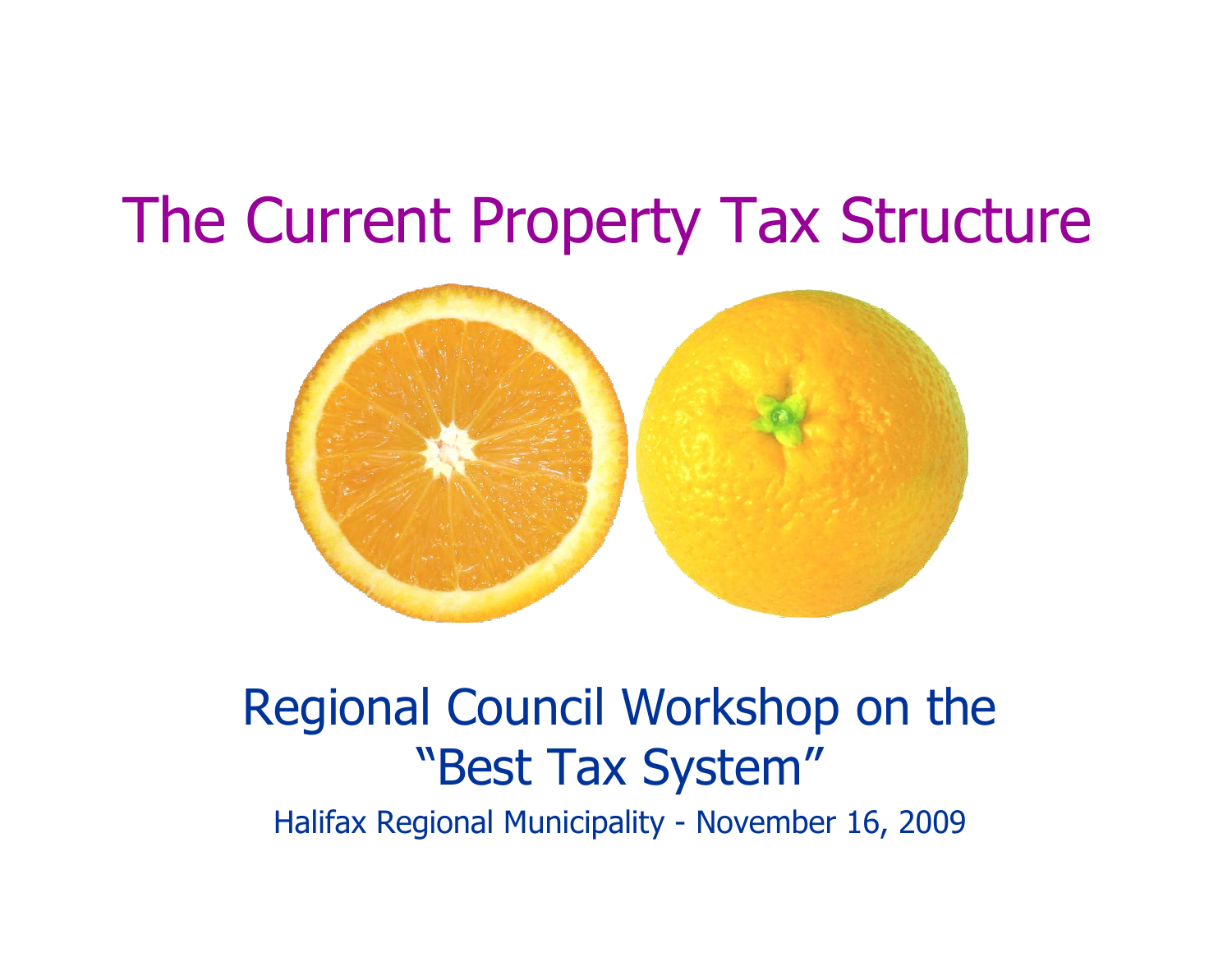### The Current Property Tax System

- Market Value Assessment – But with an "Assessment Cap"
- Three General Tax Rates
	- With area rates, Local Improvement Charges (LICs)
- Low Income Relief – Rebate and Deferral

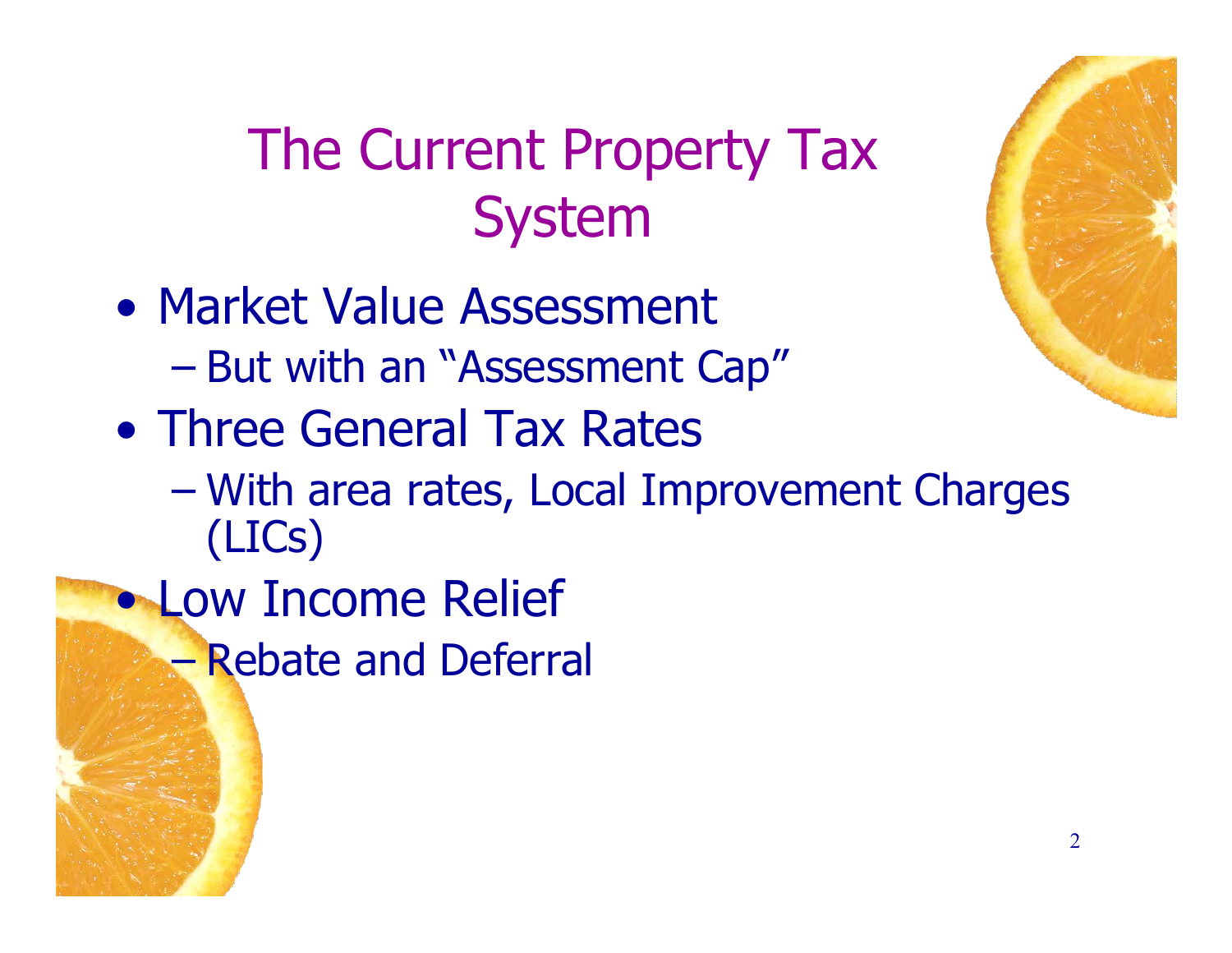#### Market Value Assessment

• The Property Valuation Services Corporation (PVSC) estimates the value of every property in Nova Scotia.

– "… the most probable price that an unencumbered property would sell for on the open market." – updated annually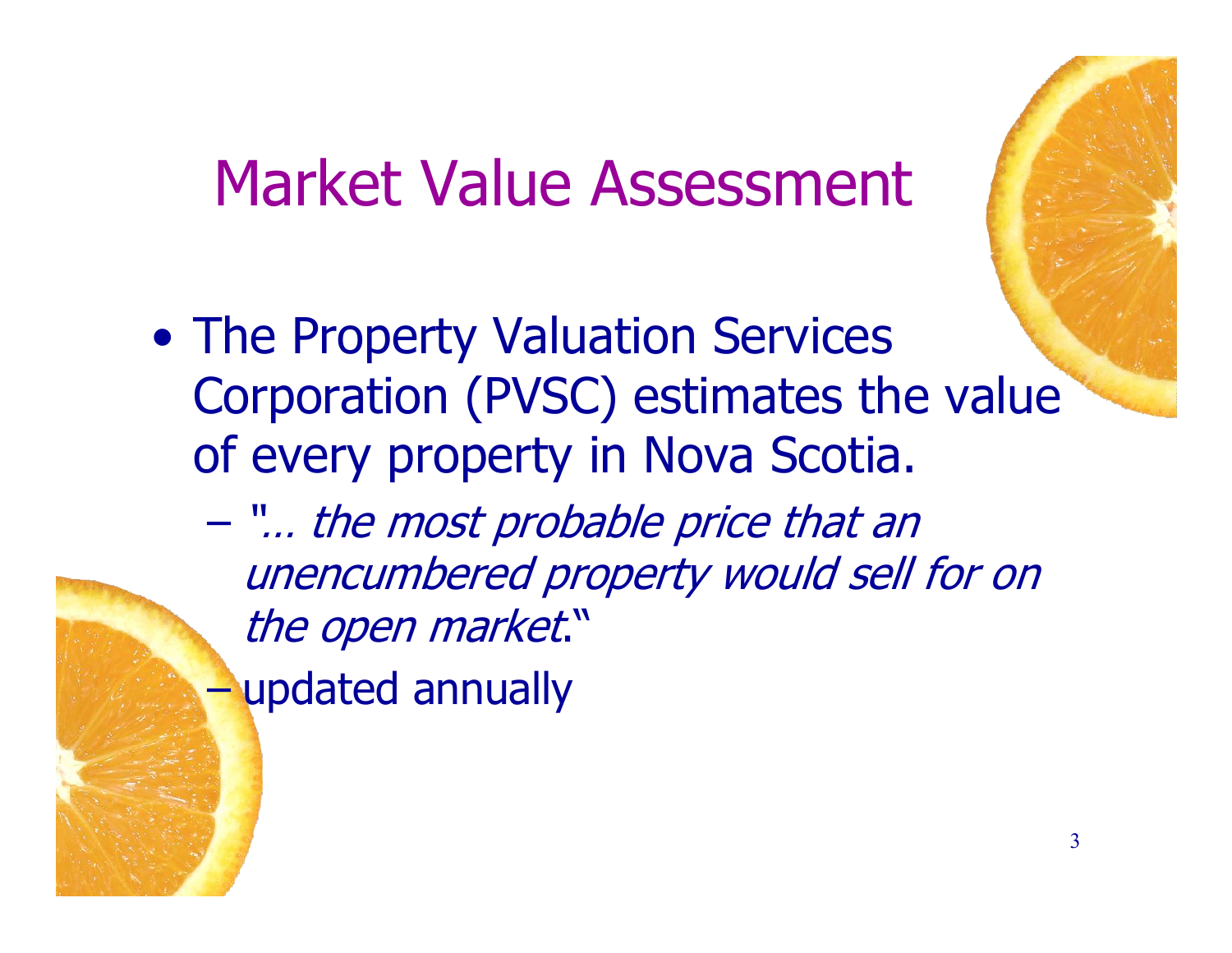# Capping the Value

- The Assessment for a home cannot rise more than the Consumer Price Index (CPI).
- Example:
	- 2008 Market Value of \$100,000
	- 2009 Market Value of \$110,000 (+10%)
		- But, CPI is 3.4%, so
	- 2009 Taxable Value is \$103,400 (+3.4%)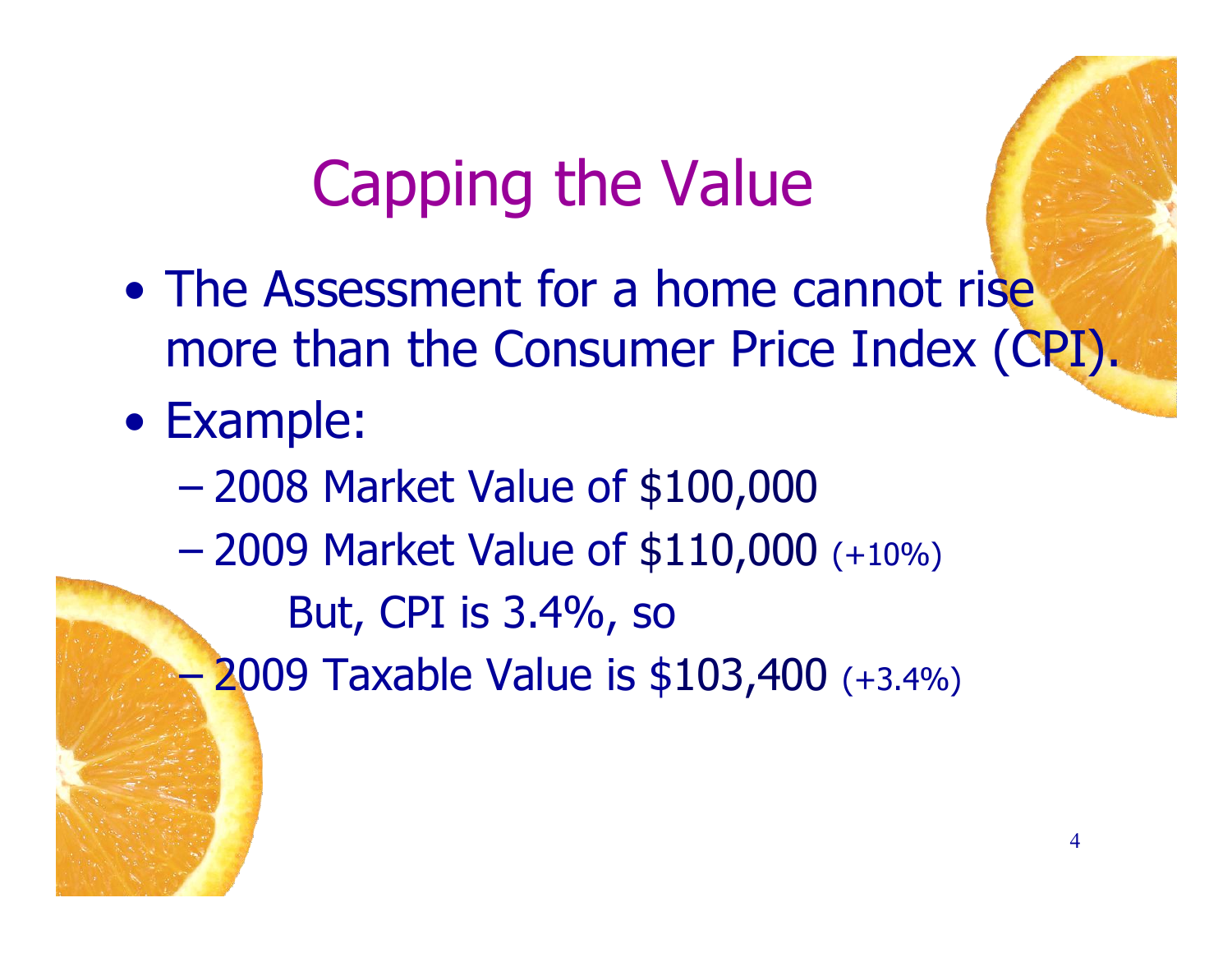# Example of Tax Calculation

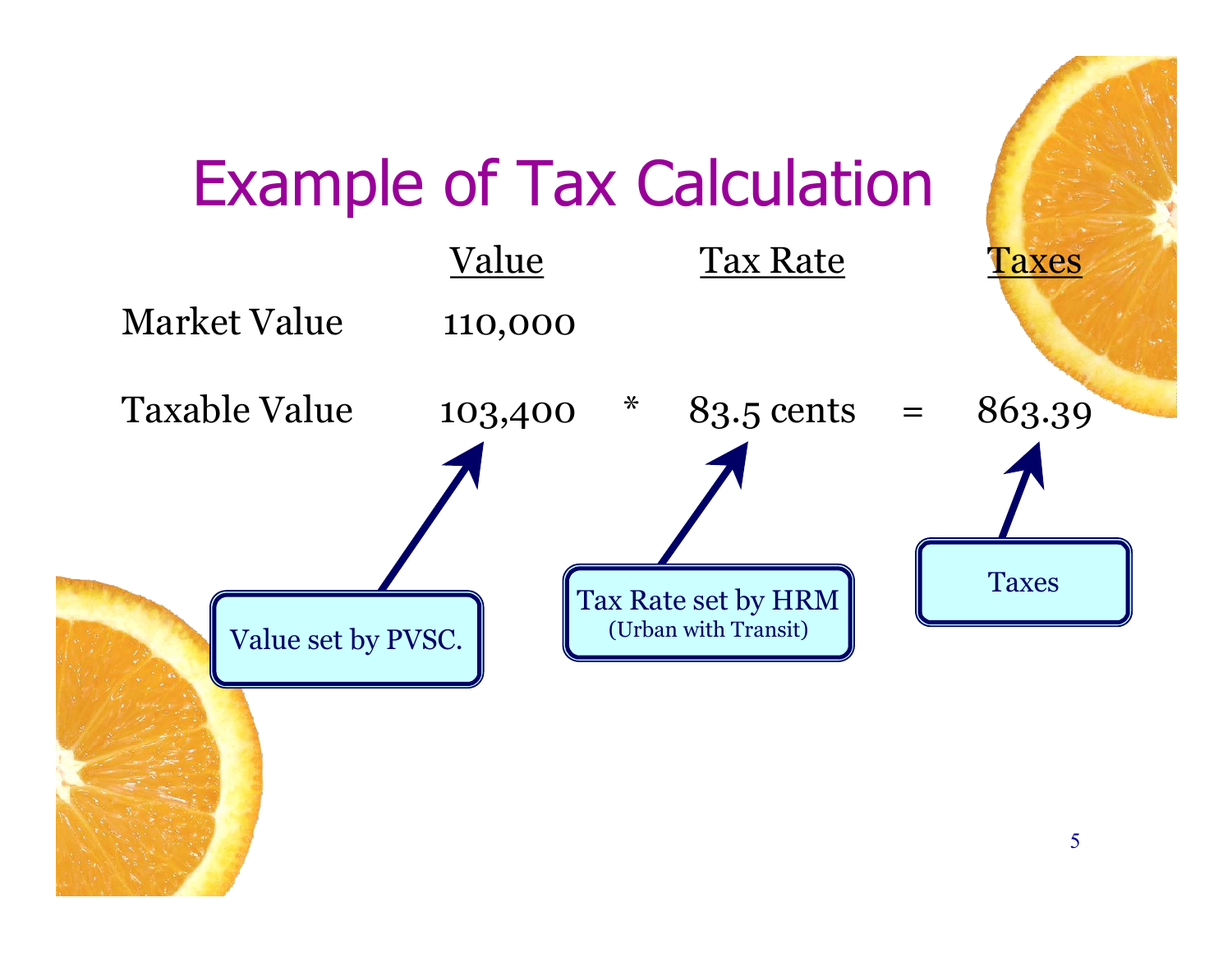# What are the Tax Rates in **HRM**

- 3 General Tax Rates
	- Urban Includes sidewalks, recreation centres, crosswalk guards
	- Suburban Includes recreation centres, crosswalk guards
	- Rural
- 2 Transit Tax Rates (Local and Regional)
- One Hydrant Rate (1,200 feet from hydrant)

• Supplementary Education

 $-1$  rate starting in 2010-2011

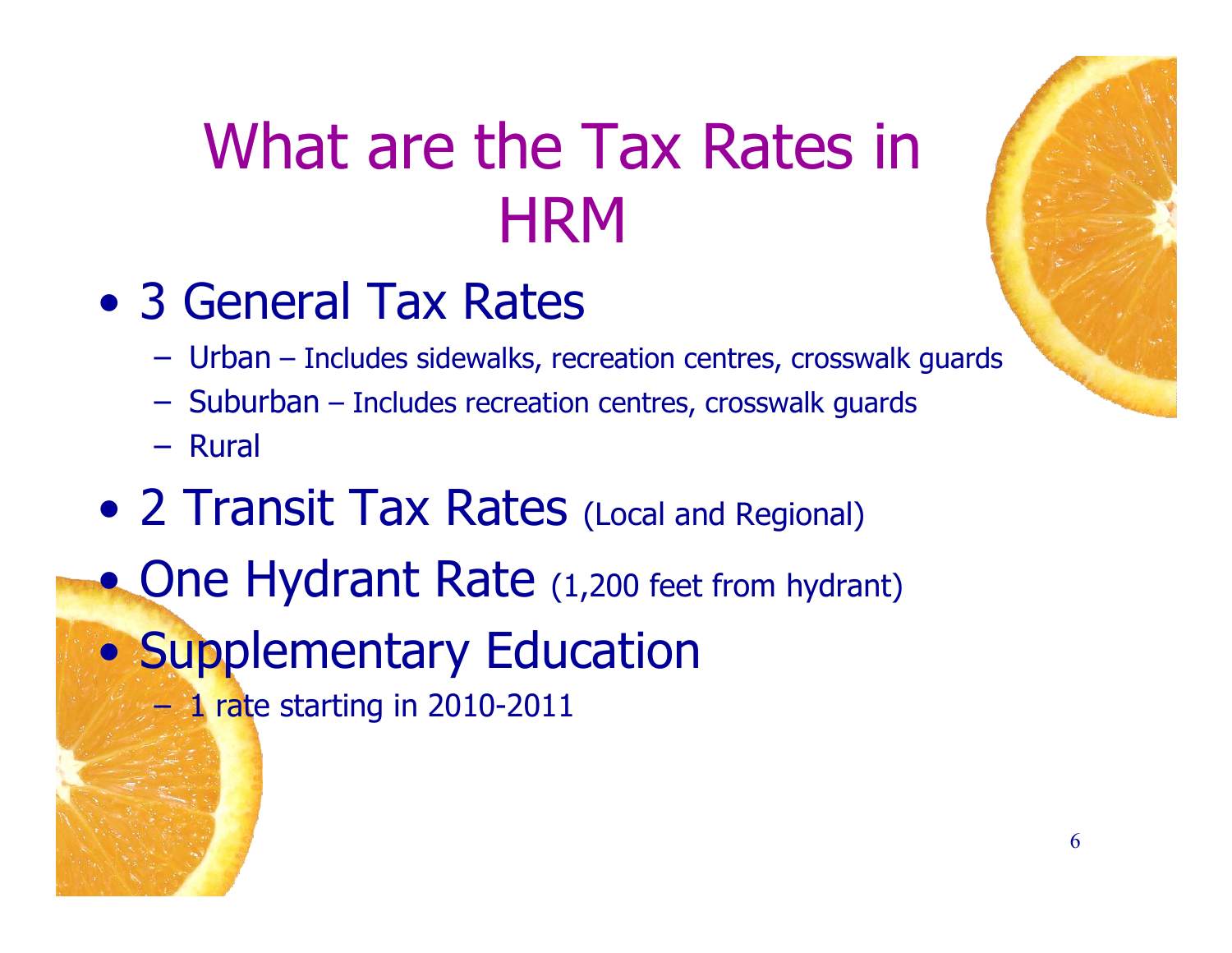## What are the Tax Rates in **HRM**

- Sidewalk Plowing Area Rate (for local sidewalks)
- 1 Sidewalk Area Rate
- 2 Crosswalk Guard Area Rates
- 25 Recreation Area Rates (facilities, playgrounds)
	- 17 on assessment
	- 8 flat area rates
- 7 Business Improvement District Commission (BIDC) tax rates
- 17 Local Improvement Charges
	- District rates and Mapped rates

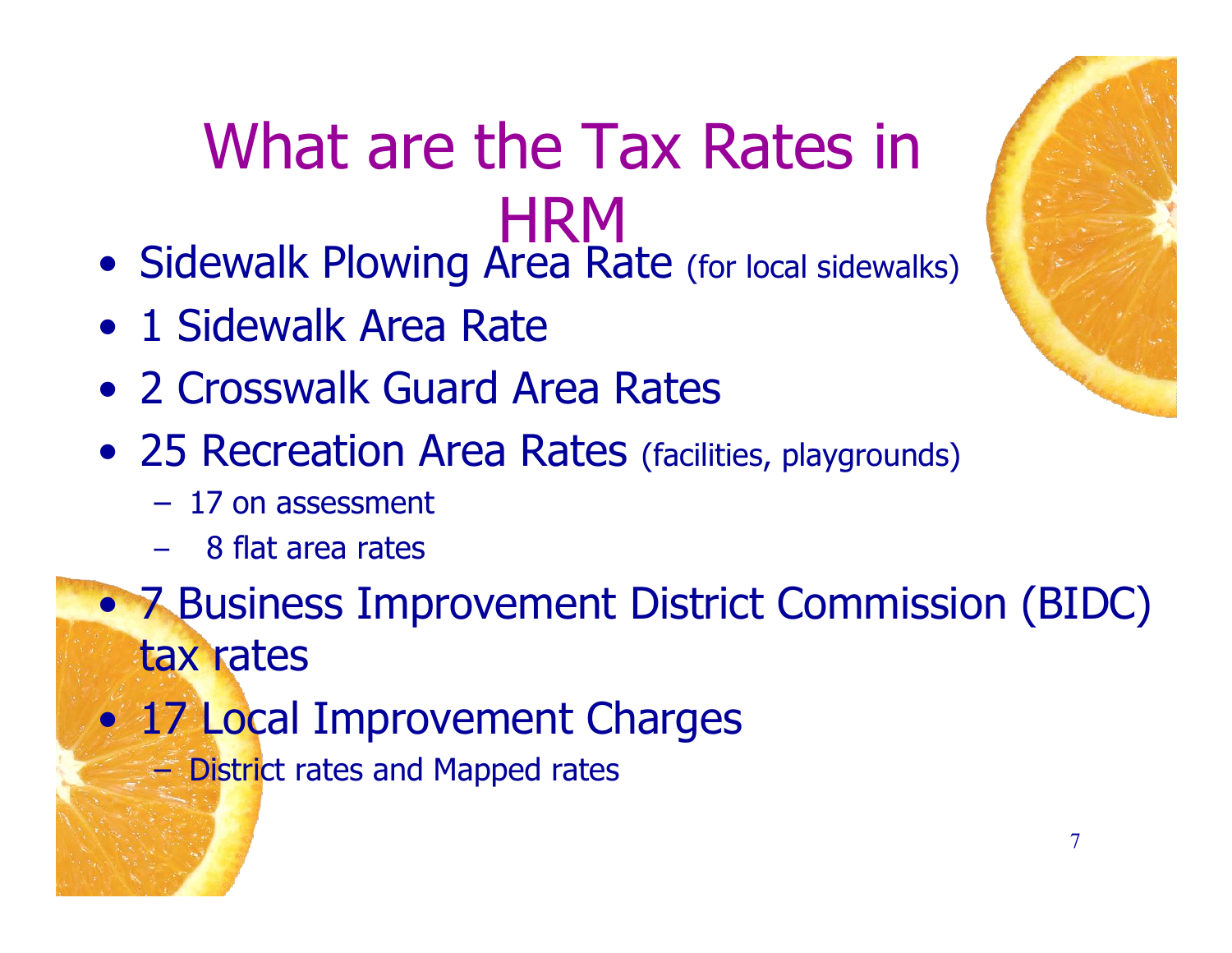### Taxes by Home Value

|                          | <b>Percent of</b><br><b>Homeowners</b> | <b>Average</b><br><b>Property Tax</b> |
|--------------------------|----------------------------------------|---------------------------------------|
| Under \$100,000          | $13.7\%$                               | 616                                   |
| \$100,001 to \$150,000   | 20.5%                                  | 1,371                                 |
| \$150,001 to \$200,000   | 27.1%                                  | 1,851                                 |
| \$200,001 to \$300,000   | 26.3%                                  | 2,542                                 |
| \$300,001 to \$500,000   | 10.2%                                  | 3,978                                 |
| \$500,000 to \$1 million | $2.1\%$                                | 6,697                                 |
| Over \$1 million         | 0.2%                                   | 14,855                                |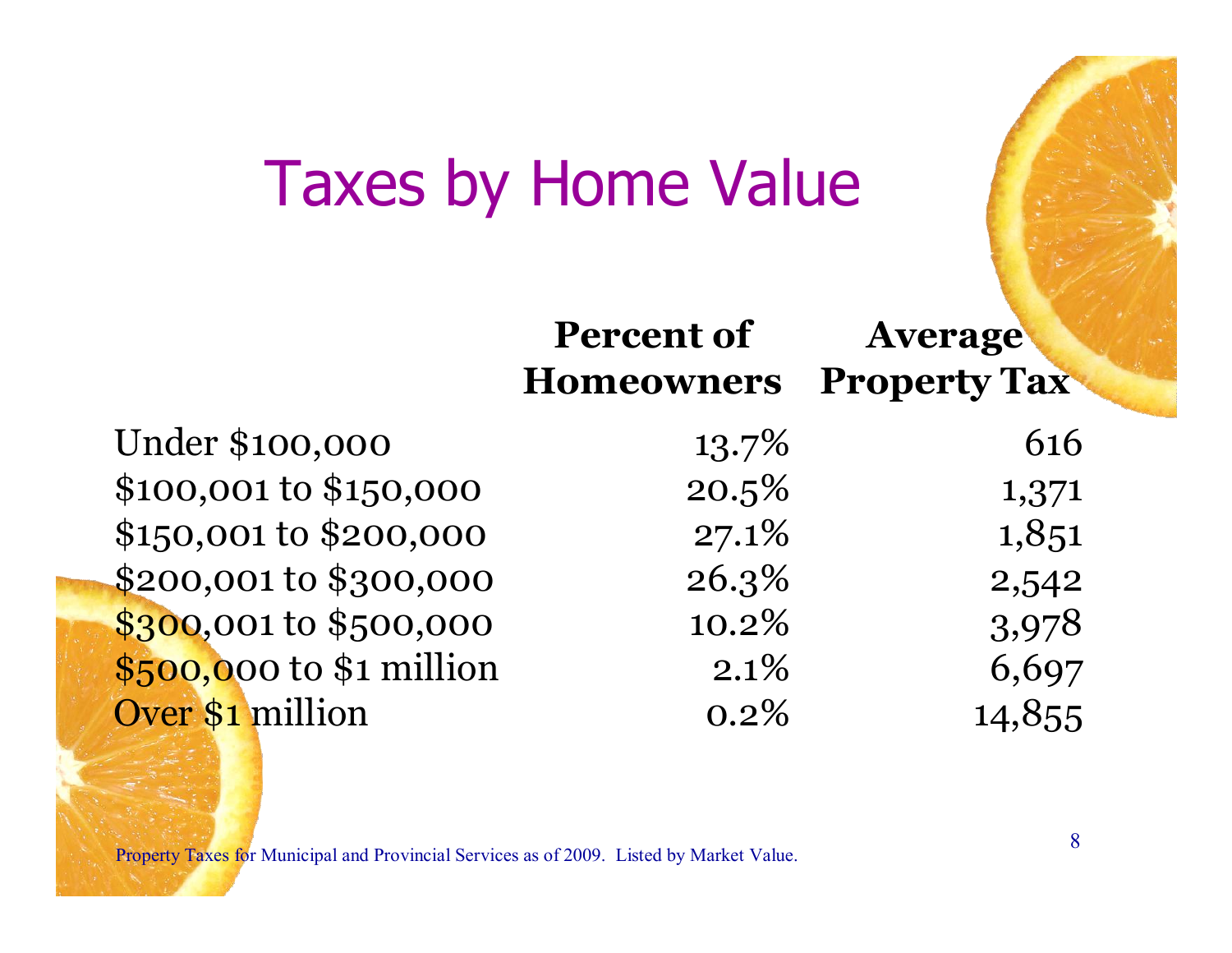#### Taxes for Multi-Unit Properties

|                               | <b>Percent of Apt</b> | <b>Average</b>      |
|-------------------------------|-----------------------|---------------------|
|                               | <b>Units</b>          | <b>Property Tax</b> |
| Homes with second unit        | $66.7\%$              | 1,247               |
| Homes with third unit         | $10.5\%$              | 1,118               |
| Apartment (4 to 6 Units)      | $10.1\%$              | 826                 |
| <b>Apartment over 6 Units</b> | $12.6\%$              | 693                 |

Property Taxes for Municipal and Provincial Services as of 2009 by Apartment Unit